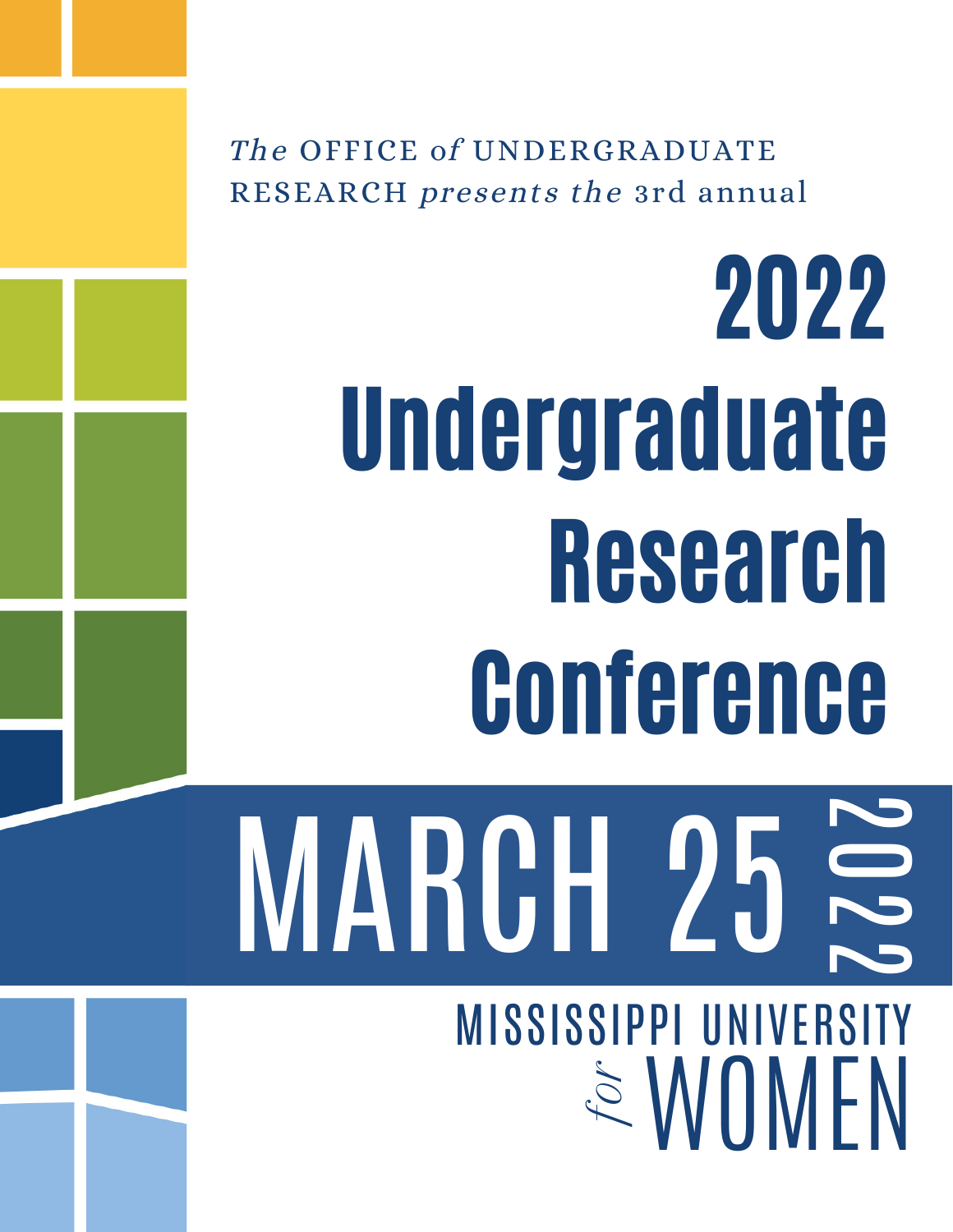

### **WELCOME**

Welcome to the 3rd campus-wide Undergraduate Research Conference. As we continue to assess, reflect, and evolve, we have taken the things you like about a virtual conference, and turned this year's experience into a hybrid one. In addition to the coveted in-person interaction, we've expanded presentation categories to be virtual or asynchronous. My hope is to keep providing more widely accessible options to all MUW students to pursue intellectual curiosity, using all the tools in our toolbelt. To all our presenters: you are examples of resilience, persistence, and dogged curiosity, and I applaud you!

While this year has dealt us several challenges, there are so many people I am grateful for. I would like to thank the members of the Undergraduate Research Advisory Committee for steering the decisions in planning this year's conference and for shaping exciting initiatives in the next semester. I would also like to thank Fant Memorial Library staff and faculty, particularly Dean Amanda Clay Powers and Kelsey Damms, who have invested time and labor into everything from thinking through what a hybrid conference looks like to creating the fantastic tote bags at the registration table. Thank



The mission of The W's Office of Undergraduate Research is to promote and celebrate undergraduate research, empower students to engage in original intellectual or creative work across the curriculum, and collaborate with faculty, staff, and community partners to create and sustain research opportunities.

Office: Fant Memorial Library Email: our@muw.edu Phone: (662) 329-7334 Web: muw.edu/our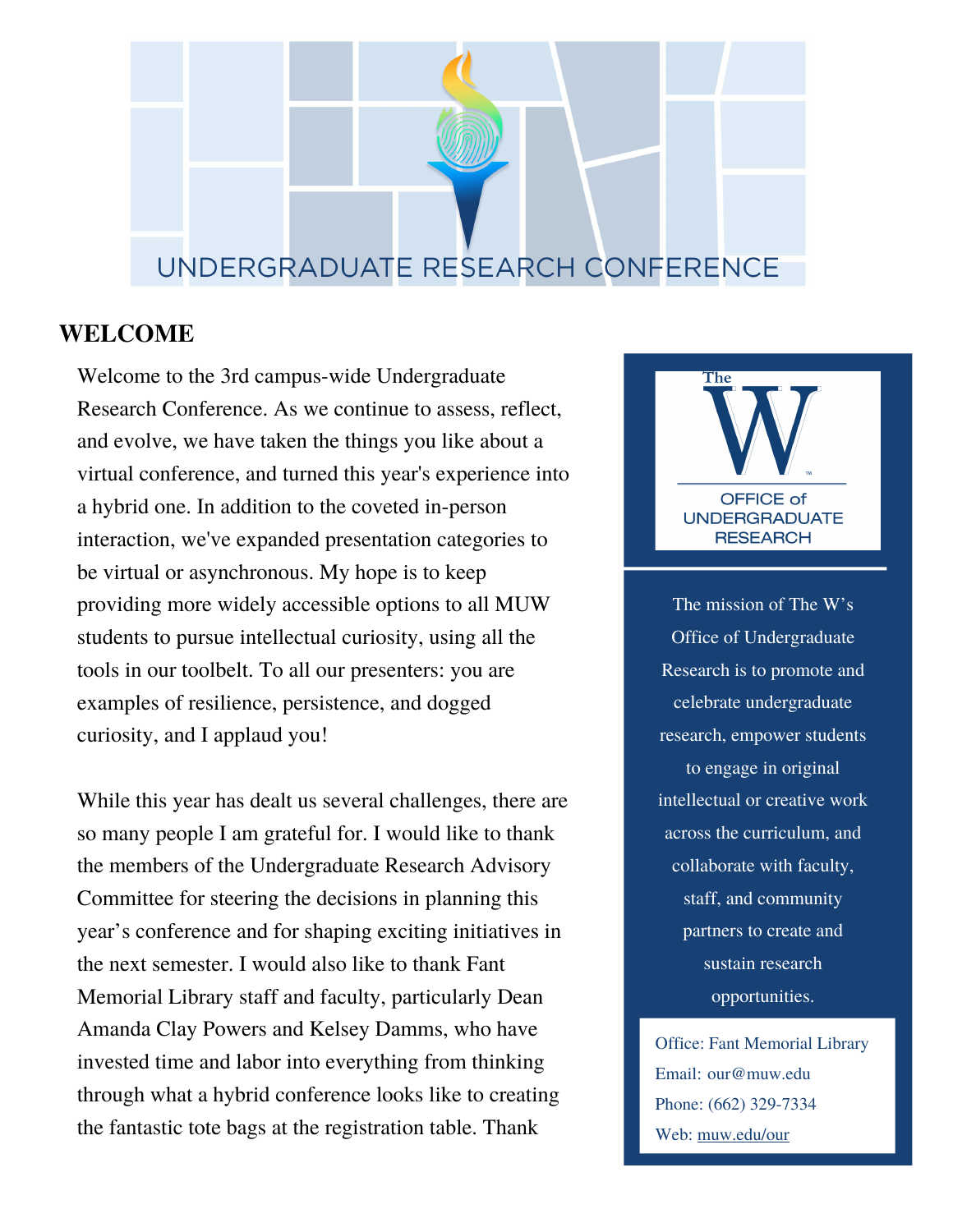



The mission of The W's Office of Undergraduate Research is to promote and celebrate undergraduate research, empower students to engage in original intellectual or creative work across the curriculum, and collaborate with faculty, staff, and community partners to create and sustain research opportunities.

Office: Fant Memorial Library Email: our@muw.edu Phone: (662) 329-7334 Web: muw.edu/our

you also to Dr. Scott Tollison, whose financial support provides the awards for research excellence of our student presenters, and to President Nora Miller for her commitment to student involvement in research. Thanks to the faculty volunteers who have agreed to dedicate their Friday afternoons to engaging their students in scholarly conversations, and to the student volunteers who have contributed their free time for the sake of supporting their peers. Finally, and most importantly, thank you to the students who are sharing the fruits of their labor with us here today – in spite of the challenges of the past 2 years. They are the reason we do what we do! I look forward to your presentations, to engaging with you in multiple modalities, and to learn from your past, current, and future pursuits.

**Hillary A. H. Richardson** Coordinator of Undergraduate Research and Information Literacy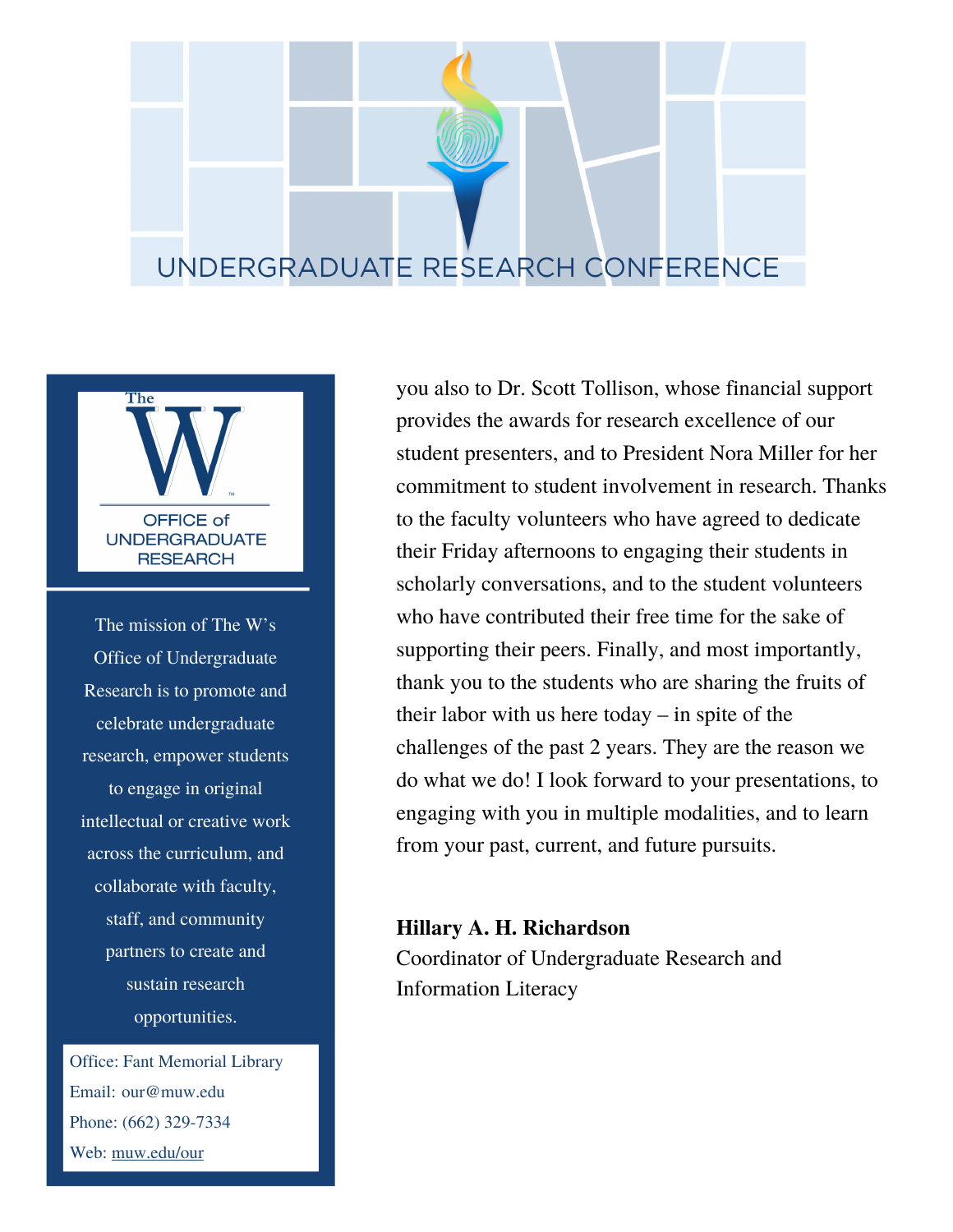

## **Undergraduate Research Conference March 25, 2022**

#### **All events will be in Fant Library's Tiered Classroom and live-streamed via Zoom from the AthenaCommons conference page**

#### **March 25 REGISTRATION**

| 9:00 - 10:30 am Volunteers and participants may check in and retrieve conference | Library Lobby |
|----------------------------------------------------------------------------------|---------------|
| materials                                                                        |               |

**OPENING REMARKS**

10:30 am

**Hillary Richardson** - Welcome and Notes

**T. K. Lee** - Importance of Participating in Undergraduate Research

#### **STUDENT PRESENTATIONS**

#### All day **POSTERS**

**Mikayla Reed**- Convenience or reckless spending? How mobile payment apps can help college students manage their money

#### **HUMANITIES PANEL I - MUW STORIES** 11:00 am

**Bayleigh Dawkins** - Attempted Name Change of MUW after **Coeducation** 

**Faith Langford** - Writing Toward Social Consciousness: Expressions of Sexuality and Gender in Mississippi University for Women's Undergraduate Fine Arts Publication

12:00 pm **BREAK**

**SOCIAL SCIENCES PANEL** 1:00 pm

> **Benjamin Little**- Impact of the Personal Responsibility and Work Opportunity Reconciliation Act (PRWORA) on Family Functions

Tiered Classroom

Tiered Classroom

Athena Commons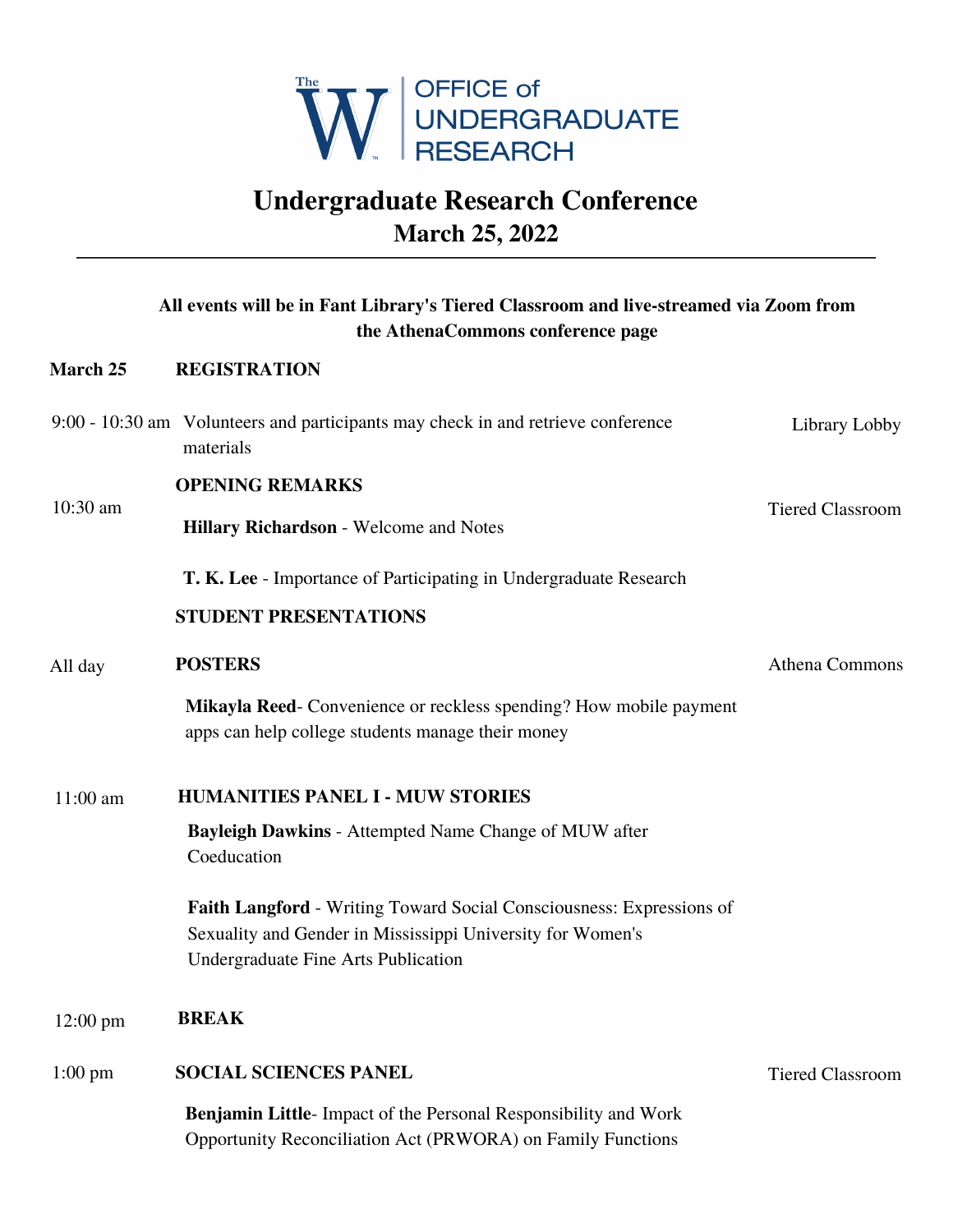

## **Undergraduate Research Conference March 25, 2022**

|                   | All events will be in Fant Library's Tiered Classroom and live-streamed via Zoom from                                                    |                                           |
|-------------------|------------------------------------------------------------------------------------------------------------------------------------------|-------------------------------------------|
|                   | the AthenaCommons conference page                                                                                                        |                                           |
| $1:30$ pm         | <b>STEM PANEL</b>                                                                                                                        | <b>Tiered Classroom</b>                   |
|                   | <b>Zithlaly Amezquita-Endogenous CFTR Expression in Human</b><br><b>Epithelial Cell Lines</b>                                            |                                           |
| $2:00 \text{ pm}$ | <b>HUMANITIES PANEL II - MISSISSIPPI STORIES</b>                                                                                         | <b>Tiered Classroom/</b><br>AthenaCommons |
|                   | <b>Margarete (Maggie) Ellis - "Sole and Separate": The Progression of</b><br>Married Women's Property Rights in the State of Mississippi |                                           |
|                   | <b>Emerald Potter</b> - Curating the Past: Telling the Story of Women at the<br><b>Columbus Air Force Base</b>                           |                                           |
|                   | Max Hartleroad - "We Got The": Jackson, Mississippi and the Punk<br>Rock Scene, 1976-1986                                                |                                           |
|                   | 3:30 - 4:00 pm CLOSING REMARKS AND AWARDS ANNOUNCEMENT                                                                                   | <b>Tiered Classroom</b>                   |
|                   | <b>Hillary Richardson</b> - Introductions                                                                                                |                                           |
|                   | Dr. Scott Tollison - Closing remarks                                                                                                     |                                           |
|                   | <b>President Nora Miller - Award Announcements</b>                                                                                       |                                           |
|                   | <b>Best Oral Presentation</b>                                                                                                            |                                           |
|                   | <b>Best Poster</b>                                                                                                                       |                                           |
|                   | Best Long-term Research                                                                                                                  |                                           |
|                   | <b>Best Short-term Research</b>                                                                                                          |                                           |
|                   | <b>Best Overall Presentation</b>                                                                                                         |                                           |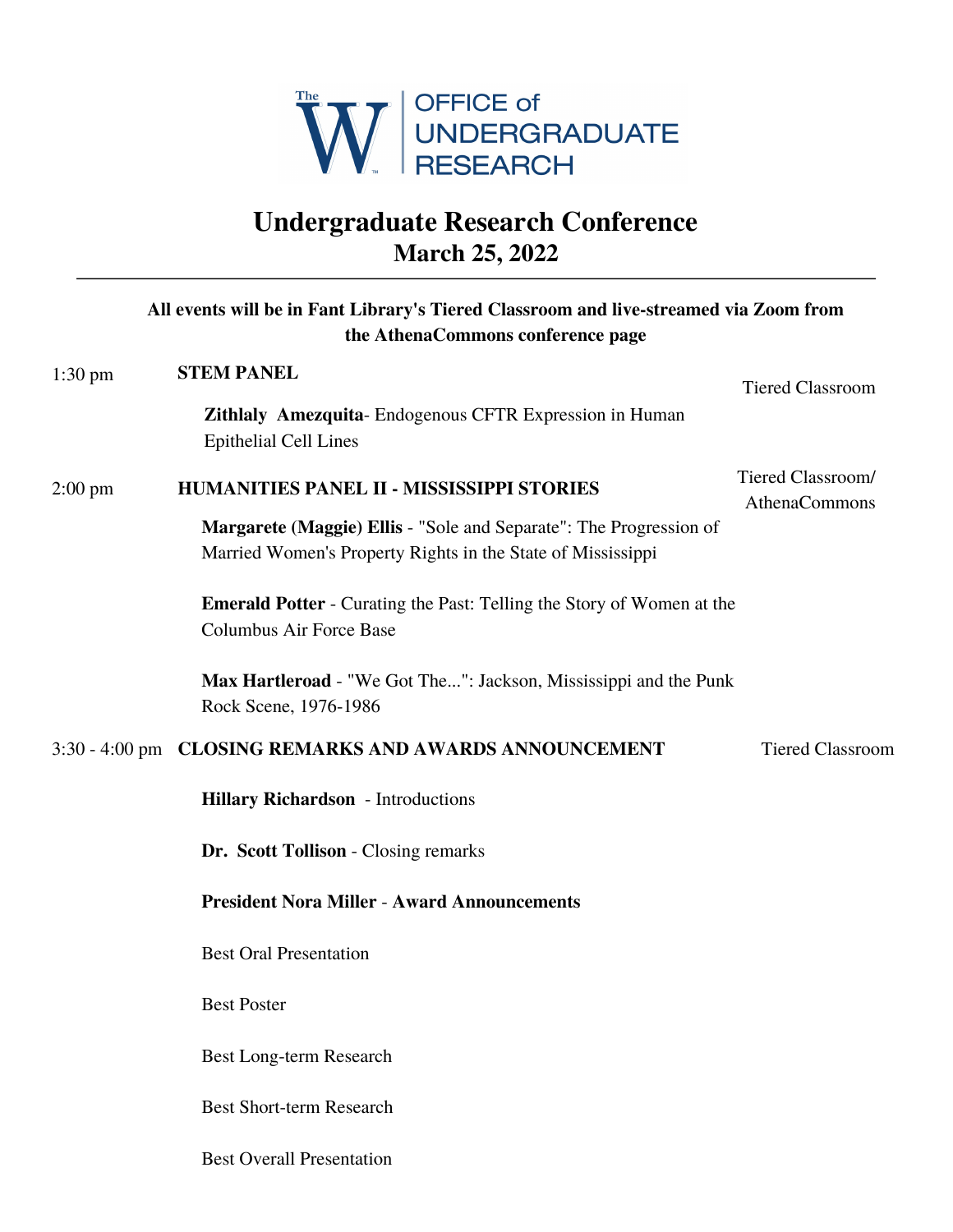

## **GET INVOLVED IN UNDERGRADUATE RESEARCH**

#### **HANDS-ON EXPERIENCE**

Find conferences, internships, publications, and campus research opportunities in your major! These opportunities can offer experiences (and sometimes pay) that will give you hands-on research experience.

Visit muw.edu/our/opportunities for more.

#### **SUMMER SCHOLARS**

Get course credit and a scholarship for tuition, room, and board to do faculty-mentored research over the summer. Applications are reviewed throughout the spring semester.

Visit muw.edu/our/summer for information on the program and application deadlines.

### **FUNDING**

The OUR lists on-campus programs that offer funding for student research. Apply for a \$500 award toward a project, conduct research through Federal Work-Study, or apply for a summer fellowship

Visit muw.edu/our/funding for details.

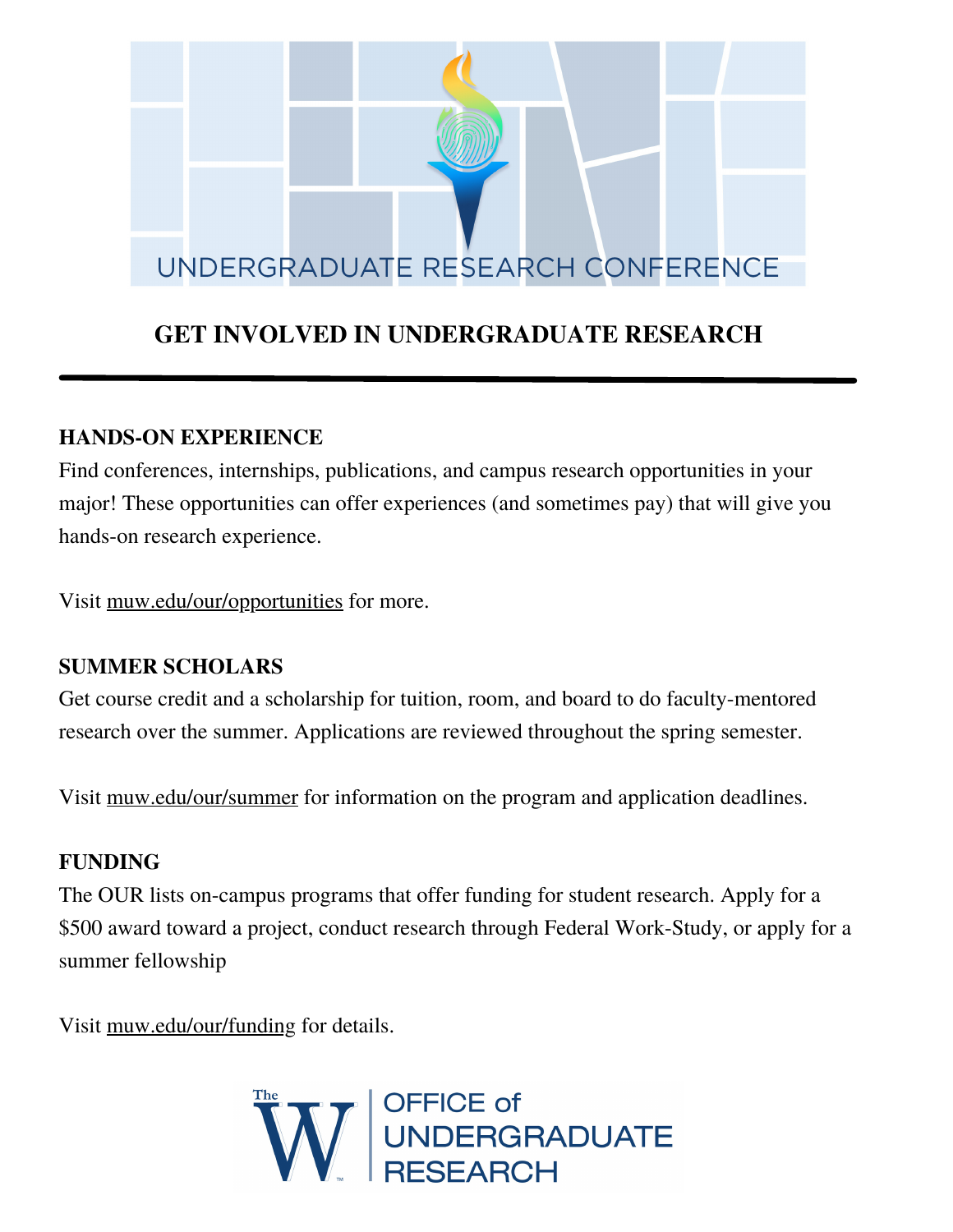# STUDENT ABSTRACTS

## **Zithlaly Amezquita**

### **Endogenous CFTR Expression in Human Epithelial Cell Lines**

CFTR (Cystic Fibrosis Transmembrane-conductance Regulator) is a plasma membrane protein that functions as a chloride ion channel on many epithelial cells. There are over 1000 mutations that affect the function of this protein; however, the most common mutation is DF508. CFTR mutations target many secretory organs like pancreas and lungs causing the genetic disease cystic fibrosis (CF), common among Caucasians of northern European origin. Detection of endogenous CFTR expression is possible by a difficult and costly immunoprecipitation method but not by the most used western blotting method. Therefore, the goal of this project was to detect the endogenous CFTR expression in pancreatic cell lines CFPAC (expressing DF508-CFTR) and Capan-1 (expressing wildtype-CFTR) by the western blotting. With the help of a newly developed western blotting method [Heda et al, BioTechniques, 68(6), 319-325, 2020] and modern sensitive detection tools, I am able to detect the endogenous expression of DF508 and wild-type CFTR. Endogenous CFTR detection by this improved western blotting method, however, required a large amount of protein samples. Specificity of the CFTR expression was confirmed by the peptide inhibition experiment. This new detection method may serve as a diagnostic tool for the detection of CFTR in CF specimen.

## **Bayleigh Dawkins**

### **Attempted Name Changes of MUW after Coeducation**

In 1982, the Mississippi University for Women made the transition to coeducation, which was a controversial decision, and was quickly followed by the issue of should the name of the university be changed in order to accommodate the changing gender standards and norms throughout society. MUW is one of only two public universities that has opened its doors to men without changing its name. This research looks at the attempted name changes through the lens of archival documents within the Beulah Culbertson Archives as well as comparing these events to fellow women-only universities' path to coeducation and name changes. The research looks at the motivations for the proposed name changes as well as the reactions of university officials, students, and alumni. This study reveals that establishing trust between university officials, students, and alumni will be critically important if a name change is desired, and proponents would be wise to focus careful attention to the preservation of the university's womenfocused history and mission.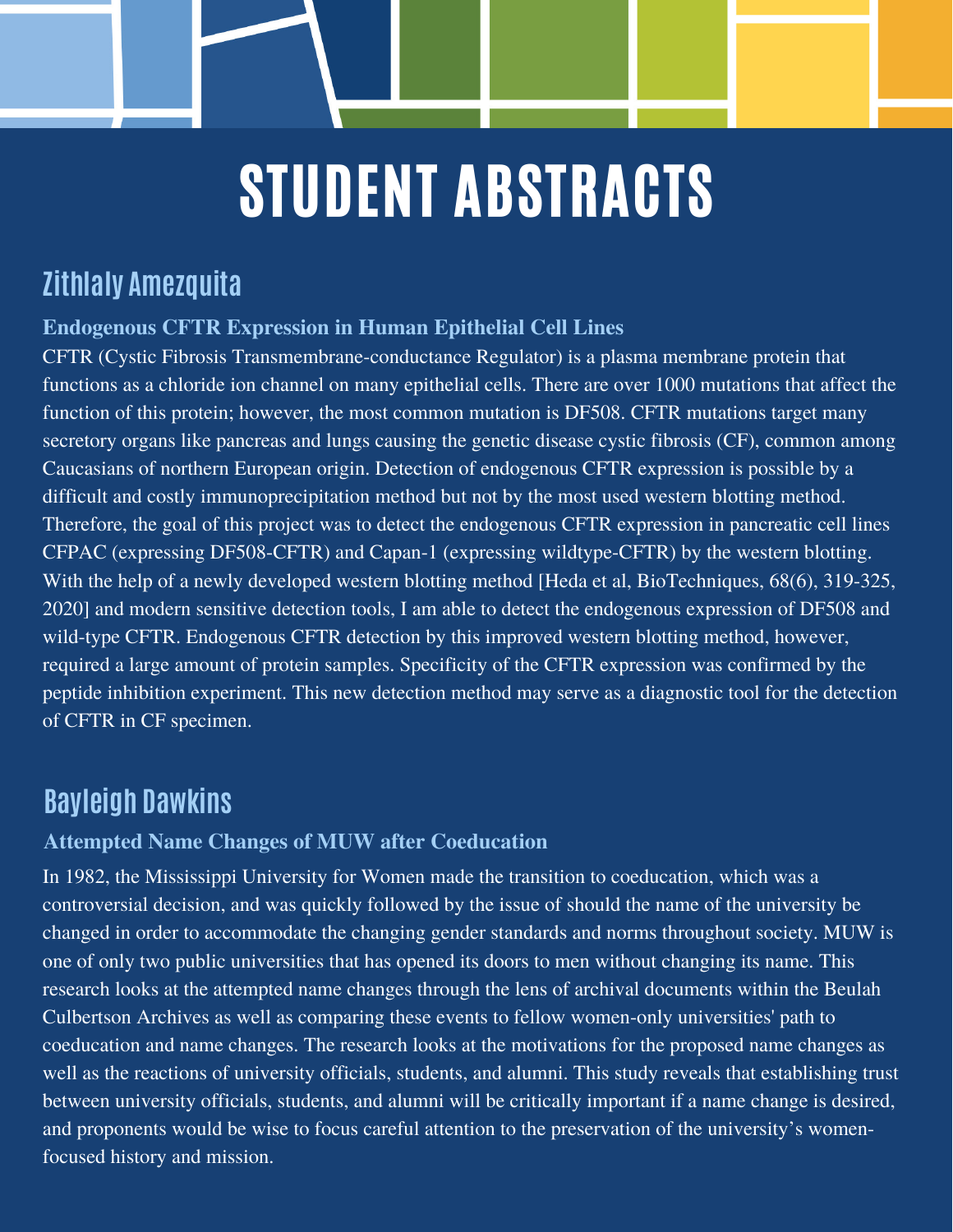## **Margarete (Maggie)** Ellis

### **"Sole and Separate": The Progression of Married Women's Property Rights in the State of Mississippi**

While Not known for progressive politics, Mississippi was a leader in Married Women's Property Rights, passing the first law of the same title in 1839. Mississippi Women were then able to retain their own property after marriage. Prior to this law, the United States utilized a common law system that relegated women to a state of Coverture, which rendered women civilly dead. While there is debate about the extent to which this law should be understood to be a Women's Rights initiative, it set the stage for an interesting series of events in Columbus. Laura Young Whitfield, an heir-at-law of a wealthy plantation owner, sought to sue her husband over her right to own and control her sole and separate property, the house now known as Baskerville Manor, after he sold it without her permission to cover the debt he incurred over the first decade of their marriage. Laura's story details one way that the Married Women's Property Rights Act was utilized by Mississippi Women in an attempt to retain their wealth in a system which upon birth gave them an inherent disadvantage.

## **Max Hartleroad**

#### **"We Got The...": Jackson, Mississippi and the Punk Rock Scene, 1976-1986**

Punk was a southern phenomenon. Scholars do not write about it—punk scholars overlook the South; southern scholars do not research punk. Jackson, Mississippi housed a vibrant punk scene between 1976- 1986. Jackson's scene followed trends of British and American punk movements, and was inspired by it. While earlier punk bands garnered major label attention, the southern scene developed later and circumvented the major label model by releasing their own works. Evaluating four bands on the Jackson scene—Ed Nasty and the Dopeds, The Germans, The Windbreakers and Men with No I.Q.s—provide insight into how punk manifested in small towns and mid-sized cities of the South. Analyzing this artistic scene as well as their creative output provides information on how southern artists reacted to larger artistic movements such as punk culture as well as political and social trends of America during the 1980s. Looking at more conservative areas like Mississippi we can see how this translated on the local level. Infrastructure, such as record stores, venues, even small labels, and community proved integral to making punk music happen in Mississippi. Jackson punk artists shared a connection to punk's artistic expression, energy, ethics, as well as it's love of destruction.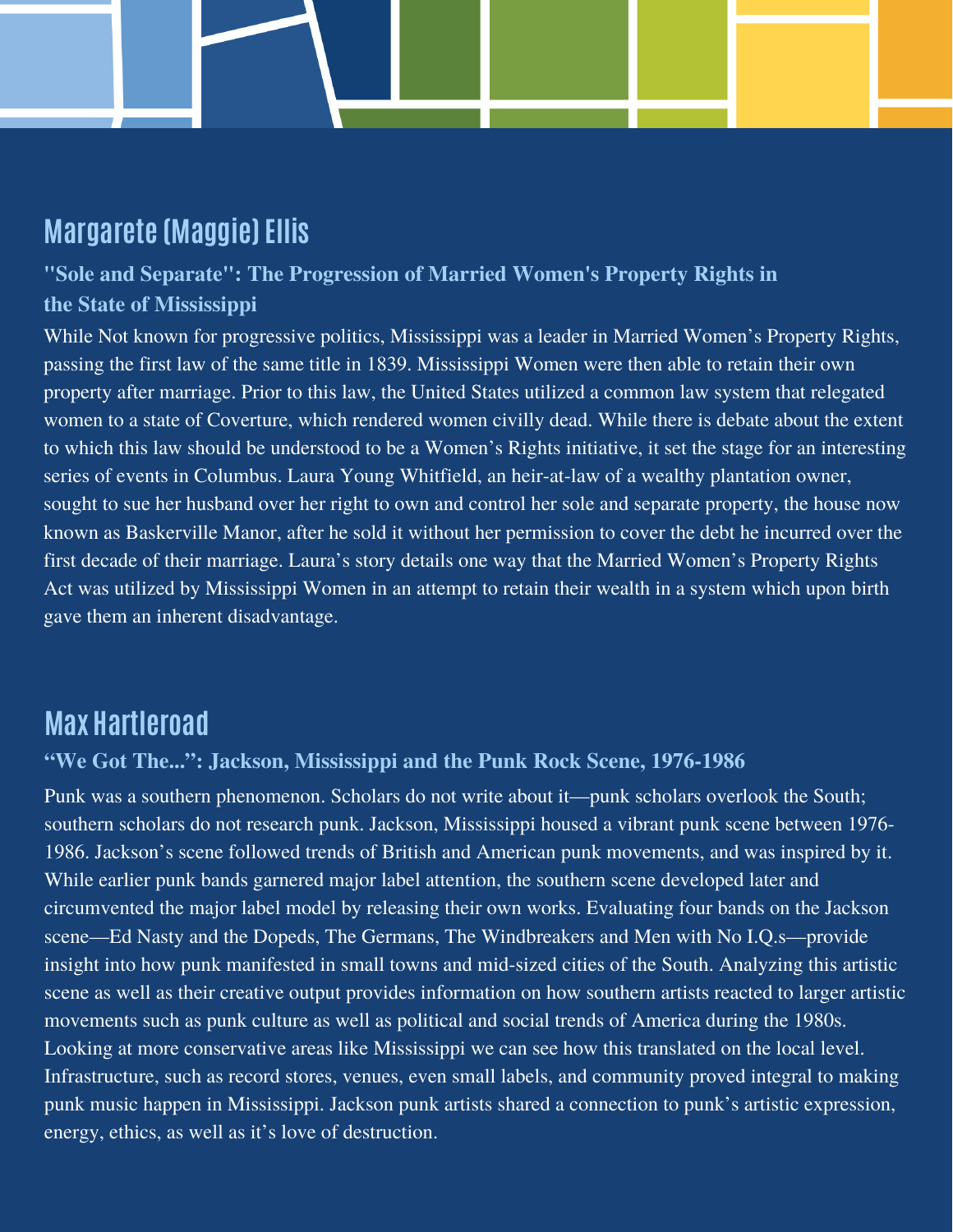## **Faith Langford**

**Writing Toward Social Consciousness: Expressions of Sexuality and Gender in Mississippi University for Women's Undergraduate Fine Arts Publication**

Undergraduate literary publications not only reflect the environment of the campuses on which they are published but also reveal the authors' visions of the world in which they live. By examining submissions to Mississippi University for Women's fine arts publication, Dilettanti, from 1954 to 1989, this research explores the ways broader social changes and local developments influence expressions of sexuality and gender. Yet, since the publication is specific to a women's college in Mississippi, students' concerns reflect campus life as the university navigated desegregation, changes in campus regulations, and coeducation. Through the decades covered, such changes as the rise of the women's movement, the emergence of the birth control pill, and the resurgence of conservatism in national politics are referenced in submissions and reveal some of the students' reactions to movements occurring nationwide. Focusing on themes of conventional gender roles, alternate sexualities, reproductive control, and the use of feminist rhetoric in submissions, this analysis highlights the shifting attitudes toward sexuality and gender as well as the attitudes that stay the same over this 35-year period. While the topics discussed change over the years, student submitters view themselves as connected to larger societal and cultural forces between the 1950s and 1980s.

## **Benjamin Little**

## **Impact of the Personal Responsibility and Work Opportunity Reconciliation Act (PRWORA) on Family Functions**

Family policy broadly encompasses everything the government does to promote individual and family well-being through policies that seek to improve the quality of life for individuals and their families. The Personal Responsibility and Work Opportunity Reconciliation Act (PRWORA) of 1996 (P.L. 104-193) requires work in exchange for time-limited assistance and a performance bonus to reward states for moving welfare recipients into jobs. The bill includes a provision known as Section 115 that imposes a lifetime ban on federal food and cash assistance for people with drug felony convictions. Those with a previous drug felony conviction receive a lifetime ban on SNAP and TANF regardless of whether they have completed their time in prison or not. As such, the purpose of this brief is to educate and inform on the impact of this section on the well-being of individuals and families through Hill's (1949) ABC-X model and Boss' (2002) model of family stress.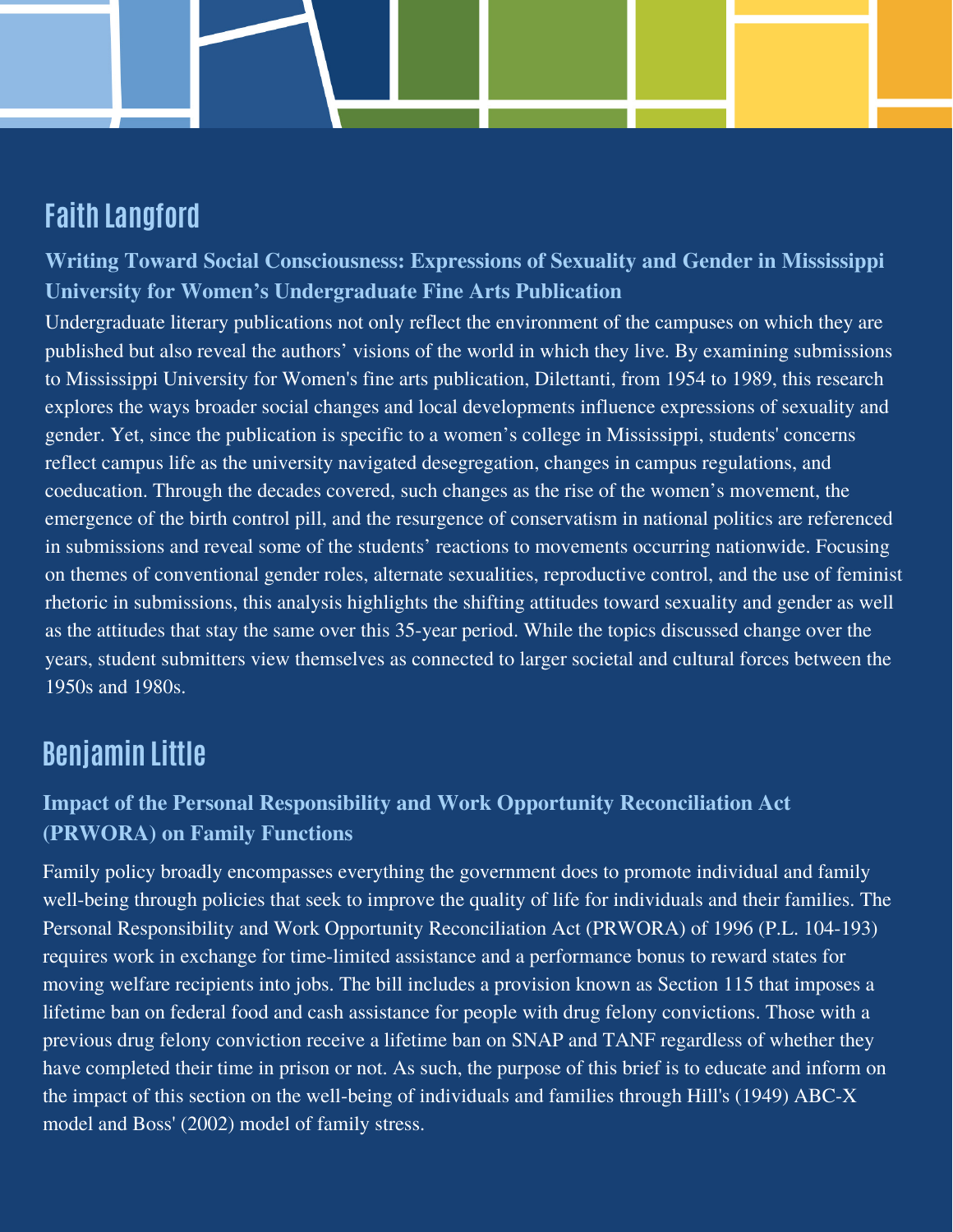## **Emerald Potter**

#### **Curating the Past: Telling the Story of Women at the Columbus Air Force Base**

This research project is the curation of an online digital exhibit about women who broke gender barriers as pilots at the Columbus Air Force Base in Mississippi. There are many different elements of this project including archival research, historical analysis, as well as expanding on the importance and meaning of public history and the digital humanities. Through the research done at the Columbus Air Force Base Archives it was evident that many of the women that came through the base shared common themes in their experiences in the air force. Many of the women contributed to this narrative at the Columbus Air Force Base, but the women of focus in this project were Mary Livingston, Cyndy Hubbard, and Kelly Flinn because of the connecting truths that they display in their lives as women making strides on the Columbus Air Force Base. The purpose of this project is to tell their stories in a way that allows viewers to see the similarities and significance of their struggles as they were challenging the gender barriers that were an issue throughout the military. The narrative of the digital exhibit is the outward half of the project, but the research and practices that went in to creating the exhibit is also an important part of this project. In order to be able to highlight all their stories and not take away from their importance, the stories are displayed in an online digital exhibit that is simple yet appealing, easy to navigate, and full of essential historical information. The tools and elements of Omeka.net allowed for the implementation of the best practices when creating the digital exhibit concerning its purpose and significance within the historical field and digital humanities, design methods, and overall accessibility.

## **Mikayla Reed**

## **Convenience or reckless spending? How mobile payment apps can help college students manage their money**

Mobile payment service (MPS) apps are often used because they are convenient and easy to use. However, some people may not understand how MPS use could impact day-to-day finances or long-term financial well-being. This study seeks to explore the use of MPS apps among college students. It is hypothesized that MPS app use is related to factors such as ease of use, convenience, and financial behaviors, such as monitoring spending or paying bills on time. In the fall of 2021, 122 college students from the Southeastern United States responded to an online Qualtrics questionnaire related to preferences among MPS apps, frequency of their use, and spending and bill-paying financial behaviors in the last 6 months. Responses were coded and analyzed by using IBM SPSS v 28. Correlations revealed frequent MPS use was not associated with financial skills, usefulness, convenience, awareness, or actual financial behaviors. However, financial skills were positively related to factors such as MPS usefulness (r = .62, p ≤ .001) and convenience (r = .58, p ≤ .001), and awareness of financial behaviors (r = .55, p ≤ .001). Findings suggest that MPS apps can be a tool to promote financial management behaviors such as controlling spending and paying bills on time.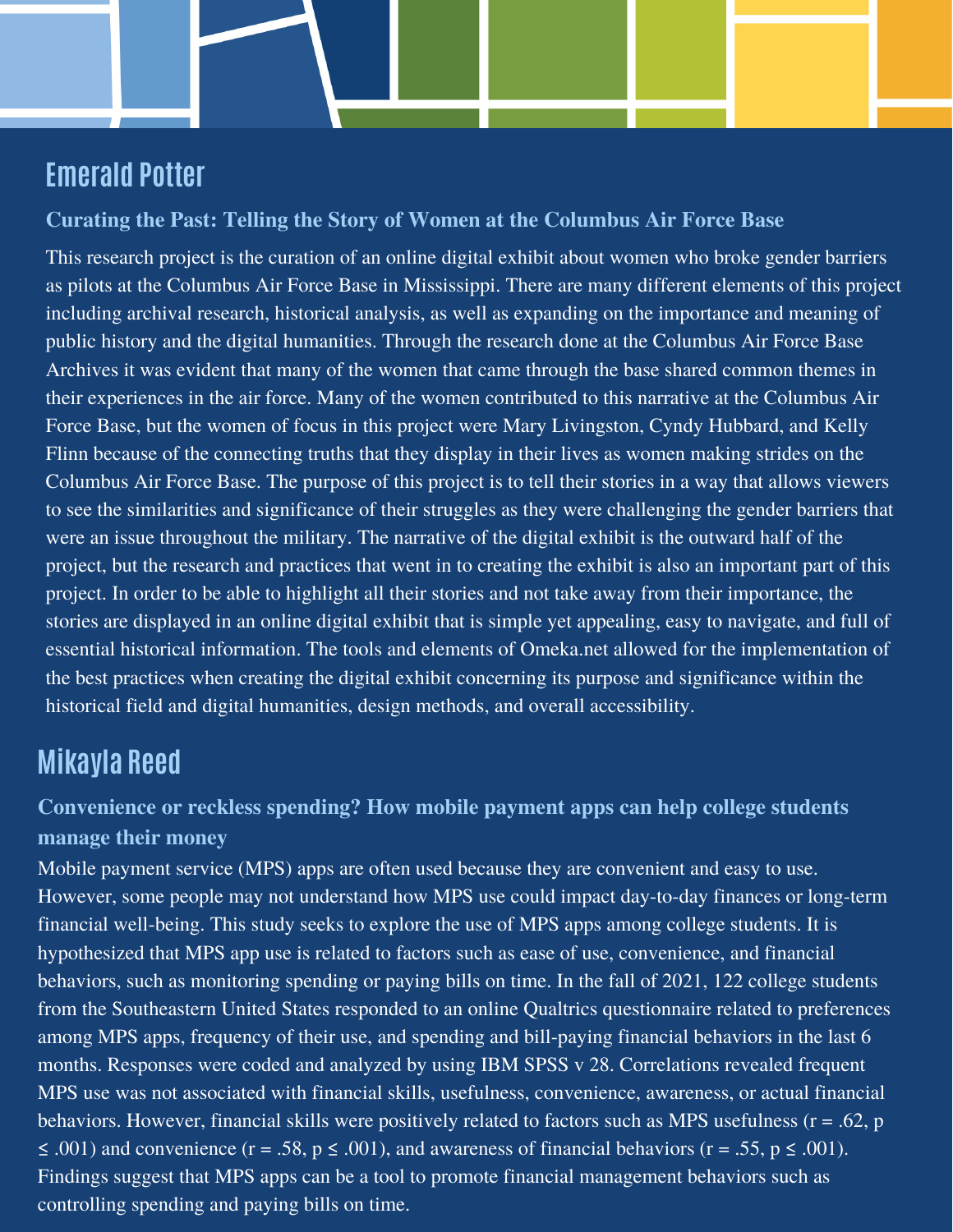

## **S p e c i a l T h a n k s**

Undergraduate Research Advisory **Committee Fant Memorial Library Faculty and Staff** President Nora Miller Dr.Scott Tollison and the Office of the Provost Office of Development and Alumni Campus Recreation Outreach and Innovation MUW Student Life Student and Faculty Volunteers